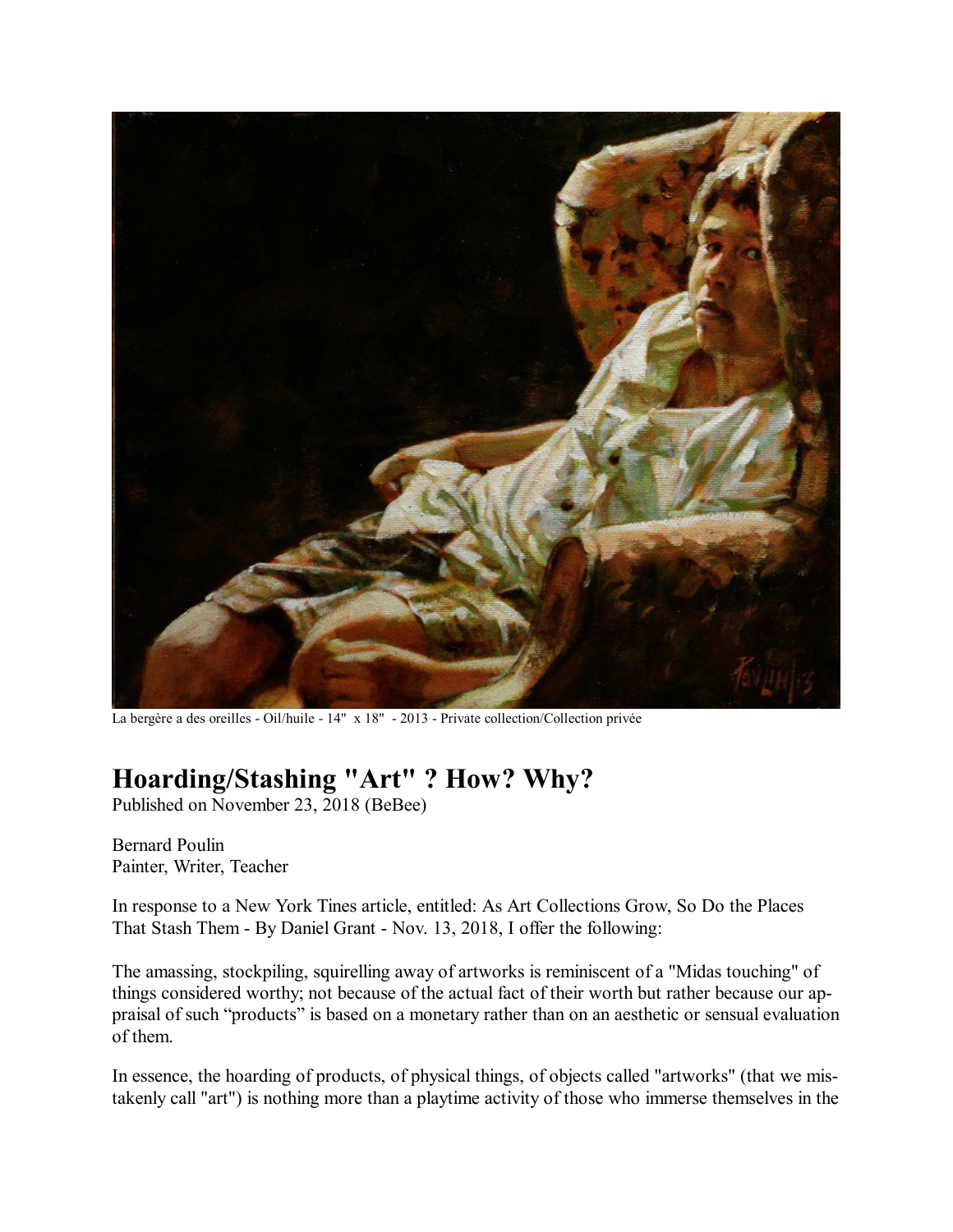game of growing the value of artworks (via locking them away for safe keeping) like the cultivation of mushrooms in a dark space. In so doing, they hope to harvest a greater yield through a limited access to the presence of those artworks rather than through an increased experiencing and appreciation of their most valuable potential asset: i.e. : the art within the artworks.

But then, are investors daring enough to accept the questioning of their investment? What if there was no art, no impact emerging from within the artwork for which they have spent large amounts of money? Of what worth would that artwork be if it was suddenly deemed to be no more than a Tom, Dick or Harriet's Sunday daubings? Of what value would their "investment" then be?

As inferred above, artwork is a created product, a made thing. Distributors of that product (galleries, fairs and auction houses) speak highly of its "performance capabilities" often without being able to confirm that the miles per gallon promised are the eventual miles per gallon possible. Theirs is a selling game. And what these "authorities" often fail to explain is that the worth of an artwork does not lie in its physical capacities but rather in its intangibles - the enigma of the art within those physical products we call paintings and sculptures or "artworks".

But back to the main point - How does hoarding achieve the intended worth and value increase purportedly inherent in "art"? Is it art we are hoarding or artworks? Let's be frank. For all intents and purposes, artworks are just vessels. Undoubtedly intended to be wondrously constructed, they are made up of composed and combined elements which seek to give a structured purpose to the decorated physical object - a purpose we might call "becoming" a temple. But despite all the efforts which go into making such a temple, it's not the temple that is important. It's the icon we desperately hope will choose to be hidden within. And therein lies the conundrum.

Artworks are generally bought, sold and traded - as stated above - on promises made. What buyers buy are the rock within which a diamond "may" reside. What they do not buy with certainty, especially when it comes to investing, is the fact of that diamond. Understandably, an investor's greatest fear is to have purchased a lot of "nothing". To invest in it "possibly" being there is never as good an investment as one which "pretty well assures us" that a diamond is there. But then, reassurance in that arena literally demands we not be the only one looking at the piece over time. Wishing it to be all we need it to be is not enough.

## Nonetheless. . .

As long as artwork purchased is hidden away, it does maintain a superficial aura of mystery, of value increasing. But then, is there anything within that object, that decorated box that is actually gaining in worth or value? And if there is, will the artwork retain whatever it has within it if we endlessly hoard and hide it? Probably. . . But as an investor, would I want to bet against my own investment? Would I want to muse on the possibility that this intangible, this enigmatic existence might fade away to nothing because it does not have what it needs to exist : the eyes of onlookers?

All this to say, artworks can be bought and traded. Art cannot. Why? Because it is not a "barterable" something. It is an enigmatic statement which "sometimes" resides within artwork. It is an independent soul. Of its own it "may reveal itself; emerge on its own. And when it does, its main purpose is to reach out, touch and move whomever is open to its mysteries. And this wondrous